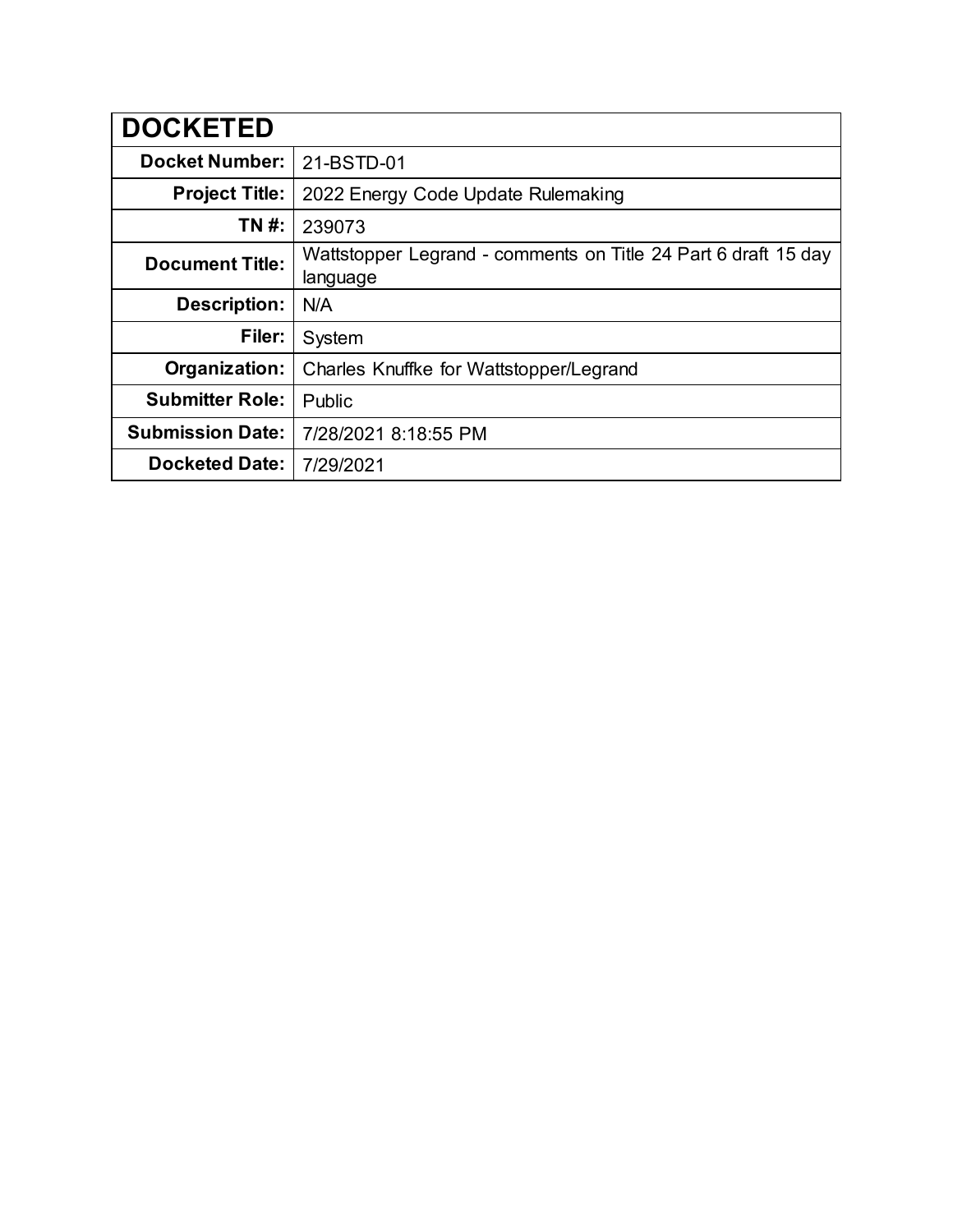Comment Received From: Charles Knuffke for Wattstopper/Legrand Submitted On: 7/28/2021 Docket Number: 21-BSTD-01

# Wattstopper Legrand - comments on Title 24 Part 6 draft 15 day language

Additional submitted attachment is included below.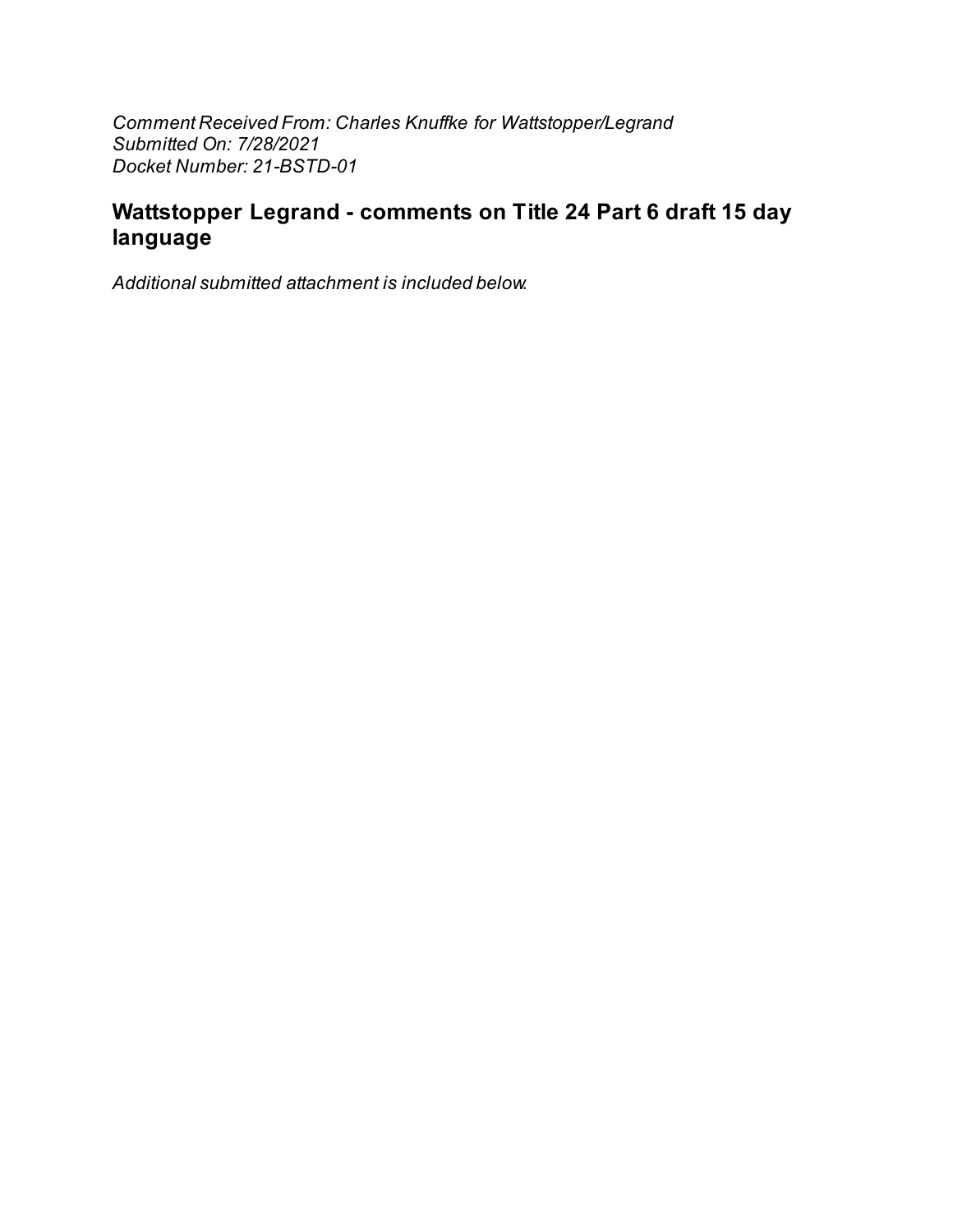

Building Control Systems 179 Haight St San Francisco, CA 94012 www.legrand.us/wattstopper

July 28th, 2022

California Energy Commission Commissioner Andrew McAllister 1516 Ninth Street Sacramento, CA 95814-5512

## **RE: Docket No. 21-BSTD-01 – 2022 Title 24 Part 6 15 Day Language**

Legrand, especially its California based Wattstopper lighting control brand, appreciates the opportunity to submit comments on the California Energy Commission's draft 15 Day Language for the 2022 Title 24 Standard. We continue to be grateful for the significant work of all proposal teams, commission staff, commission consultants and other contributors to improve the energy efficiency and clarity of the Title 24 lighting and lighting control related sections.

We are grateful that the CEC has already made edits to the code language based on previous comments offered by ourselves and others, and realize that since this is the last opportunity for public comment, we'll focus our attention on just four sections of the code.

#### **§100.1 – Definitions**

*Common Living Area Common Service Areas Common Use Areas* 

We see that these three terms have been deleted from the previous 45 day language. Since these terms are used in the new Multifamily sections of the code, we ask that they be returned with their definitions in Section 100.1 to ensure there is no confusion as to what Multifamily spaces these terms apply to.

#### **§110.12 – Demand Response**

We remember well the excitement around the 2013 Title 24 because of the significant steps that were taken that year. Plug Load and CL-CATT requirements were added, but what was particularly impactful on the Nonresidential lighting side were a pair of requirements that none of the other major codes had required – Dimming (of LED loads) and Demand Response. Dimming set the foundation for the future, as it represented an "enabling technology" for lighting. Without dimming, daylighting would have had to be done in steps and there would little opportunity for features like Partial Off, High End Trim, and Demand Response. We believe the investment, indeed the risk, the CEC took on in 2013 to require dimming for LED fixtures has paid off more handsomely than anything else ever implemented on the nonresidential lighting requirements, with the additional benefit of increased supply of dimmable LED fixtures for the entire US. California's actions in Title 24 2013 truly benefited the entire country.

We bring this up because Demand Response, the other requirement that we believe qualifies as an enabling technology, is unfortunately losing steam because of technology advances (resulting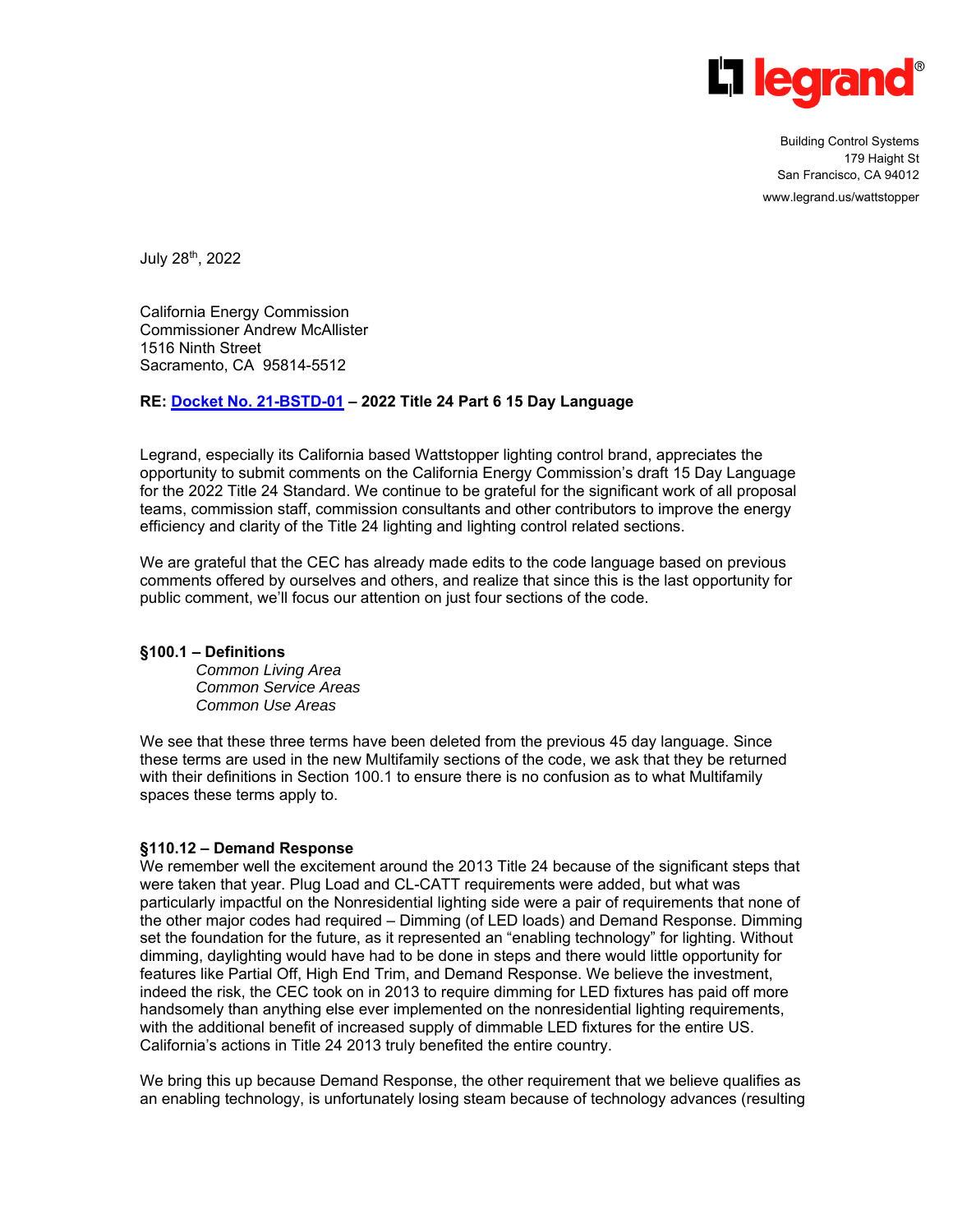

in lower lighting power densities) but more importantly, changes being made in the code. Granted, Demand Response was included in the 2008 Title 24, but it was limited to only for retail establishments over 50,000 ft<sup>2</sup>. It was the 2013 Code that put Demand Response on the map since this capability was required for all non-residential projects larger than 10,000 ft<sup>2</sup>.

Presenting on the Code back then, we made sure to let our audience know that the folks writing the code had made sure that this would not be a difficult requirement to meet. While the capability of a 15% reduction would be required to prove the site was DR Ready, that 15% could be met by designers choosing to implement Demand Response in only the spaces where it made sense. The code stated that "spaces with a lighting power density of less than .5 watts per square foot shall not be counted toward the building's total lighting power" (note the language called out total lighting, and not general lighting). Also, if a project had  $15,000$  ft<sup>2</sup> of space that was evenly split between open offices and individual offices, the designer could require Demand Response to only be implemented in the open office areas if that area's reduction would be equivalent to a 15% power reduction of the adjusted total lighting power, allowing costs to be minimized.

Unfortunately, since the introduction of 2013 Demand Response requirement, changes in the code language and in technology have impacted DR so it's less likely to be implemented in future projects. Originally the .5 W/ft<sup>2</sup> requirement only impacted the calculation of the total lighting power. Later on, the code would be adjusted so spaces of less than .5 W/ft<sup>2</sup> (again lighting, and not general lighting) would also be exempt from the calculation to determine if the project was over  $10,000$  ft<sup>2</sup>.

We've reviewed a .pdf of the CASE study supporting the addition of Demand Response in the 2013 Code at title24stakeholders.com (available at https://title24stakeholders.com/wpcontent/uploads/2020/01/T24-2013-Final-CASE-Report-Demand-Responsive-Lighting-Controls.pdf) and it's our supposition that the CASE Study was recommending that all lighting be included, and not just general lighting. Search the study for the word "general", and it only appears in relationship to daylighting (which the code calls out only applies to general lighting), and in phrases with the word "if". One example from page 5: "In that scenario the demand responsive lighting controls must be capable of temporarily limiting lighting power to no more than 85% of permanently installed lighting power of the enclosed space. If general lighting is reduced, it must be done so in accordance with Section 131(b). This can be accomplished with the use of relays and additional wire to control branches of bi level lighting."

The reason for background about Demand Response in Title 24 is that we fear the 2022 15 day language further weakens Demand Response at a time where California desperately needs its buildings to be able to respond immediately to demand signals from their grid operators. The new language states:

*Demand Responsive Lighting Controls. Buildings with nonresidential lighting systems having a total installed lighting power of 4,000 watts or greater that is subject to the requirements of Section 130.1(b), shall install controls that are capable of automatically reducing lighting power in response to a Demand Response Signal.* 

Our understanding of the phrase "subject to the requirements of Section 130.1(b)" would have two effects:

- 1. Section 130.1(b) only pertains to General Lighting, therefore all other interior lighting in the building would be exempt from any demand response requirements.
- 2. Section 130.1(b) includes an exemption not only for spaces with a lighting power density of .5 W/ft<sup>2</sup> but also any space less than 100 ft<sup>2</sup>.

The underlined phrase above, especially when combined with item number 1, will significantly reduce the number of projects constructed that will be Demand Response ready. At a time of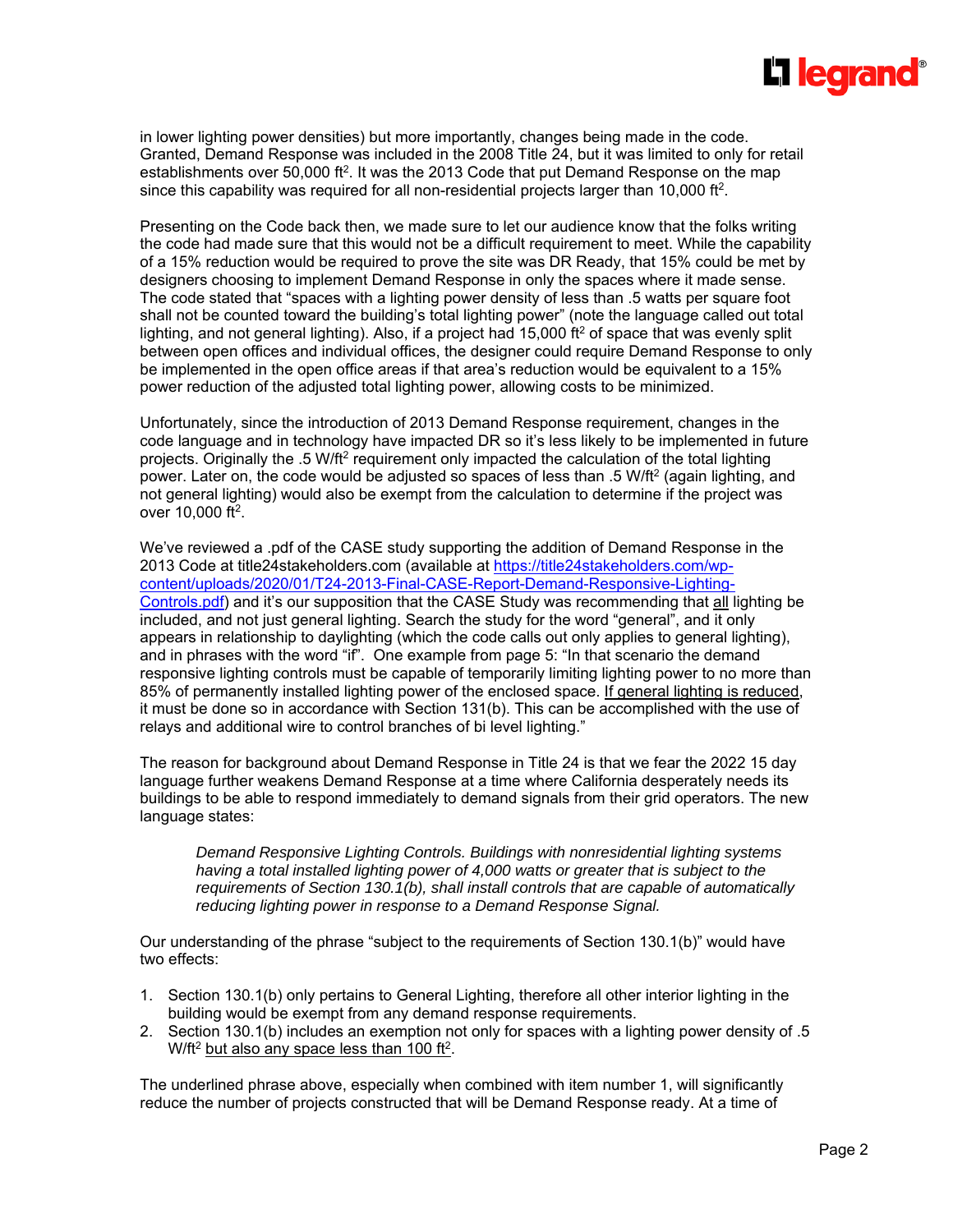

great need for the ability to safeguard our electrical grid because of climate change, we fear this is a step backward that we can ill afford.

We wish to finish with the following suggested changes. This will not get us back to the initial language of the 2013 code, but at least it will not exacerbate the situation further.…

Edit the above quoted paragraph so instead it reads:

*Demand Responsive Lighting Controls. Buildings with nonresidential lighting systems having a total installed lighting power of 4,000 watts or greater that is subject to the requirements of Section 130.1(b), shall install controls that are capable of automatically reducing lighting power in response to a Demand Response Signal.* 

And return an edited version of the previous Exception 1 to 110.12(c) to the code that would state:

*Spaces with a lighting power density of 0.5 watts per square foot or less are not required to install demand responsive controls and do not count toward the 4,000 watt 10,000 square foot threshold.* 

We hope that the CEC understands why we've taken the time to provide the above information... we sincerely believe that lives will be at risk in our state if we do not have the infrastructure in the built environment to immediately respond to a overstressed electrical system.

### **§130.1(d) – EXCEPTIONS 3-5 to Daylighting §130.1(d)1**

We have found it difficult for designers to understand this code language, mainly because it's not clear if the word "and" is being used to indicate a list of areas in the code or is being used as "added to" in the mathematical sense. *Exception 3* states:

*EXCEPTION 3 to Section 130.1(d): Rooms where the combined total installed wattage of the general lighting in the skylit and primary sidelit zones is less than 120 watts are not required to have daylighting controls for those zones. Rooms where the total installed wattage of the general lighting in the secondary sidelit zones is less than 120 watts are not required to have daylighting controls for that zone.* 

The use of the word "total" in the above paragraph seems to indicate the wattage for any skylit and primary sidelit zones in a space should be added together to see whether that total is more than 120 watts.

We have reviewed the original CASE report at title24stakeholders.com (available at https://title24stakeholders.com/wp-content/uploads/2020/01/2013\_CASE-Report\_Nonresidential-Daylighting.pdf) and it's clear that the report was not trying to tie together primary sidelit and skylight zones. If you follow the examples, the report was stating that if there was 120W of lighting in the primary sidelit daylighting controls should be required, or if there was 120W of lighting in the skylit zones daylighting controls should be required (see page 67) since each case was tested separately. This is logical, since there's no effective way to measure the amount of daylighting in both the primary sidelit and skylit zones with a single photosensor. Proper daylighting practice would require a sensor in the primary sidelit zone and a separate sensor in the skylit zone.

We believe Exemption 3 to Section 130.1(d) should be re-worded so the original intent of the CASE report is captured, which was that rooms in which the installed general lighting power in the skylit daylit zone is less than 120 watts do not require automatic daylighting controls in that daylit zone, and rooms in which the installed general lighting power in the primary sidelit daylit zone is less than 120 watts do not require automatic daylighting controls in that daylit zone.